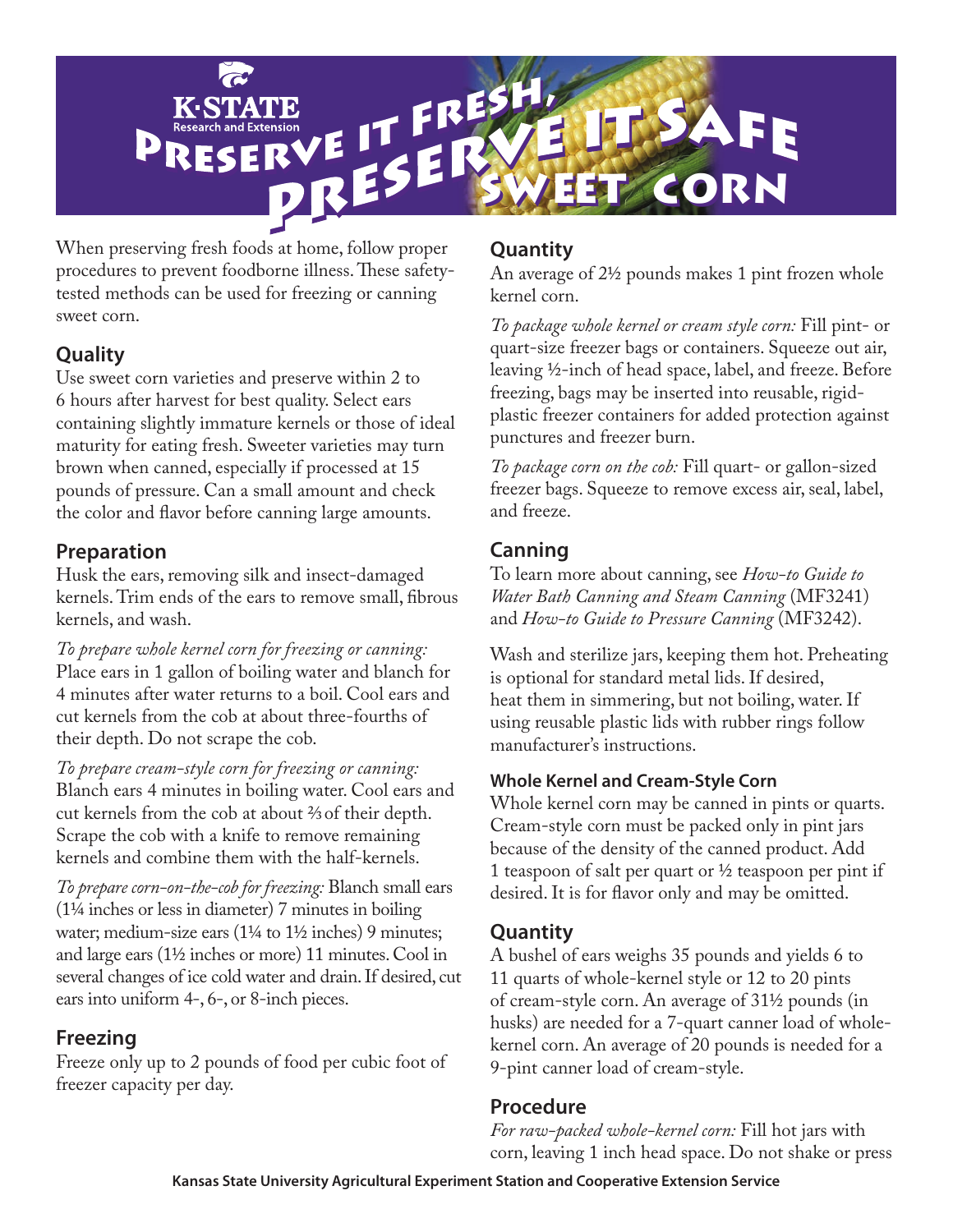down. Add boiling water over the corn in each jar, leaving 1 inch head space. Remove air bubbles and adjust headspace if needed. Wipe sealing surface of the jars with a clean, damp paper towel. Apply lids and rings fingertip-tight. Process in a pressure canner according to process times in Table 1. Turn off heat and let canner depressurize naturally. Remove canner lid. Let jars cool 5 minutes. Remove jars from canner; do not retighten bands. Cool completely, check seals, label, and store.

*For hot pack whole kernel corn:* Add 1 cup of hot water to each quart of whole-kernel corn in a large pan, and heat to boiling. Simmer the whole-kernel corn 5 minutes. Fill the jars with hot corn and cooking liquid, leaving 1 inch of headspace. Remove air bubbles and adjust headspace if needed. Wipe the sealing surface of the jars with a clean, damp paper towel. Apply lids and rings fingertip-tight. Process in a pressure canner according to process times in Table 1. Turn off heat and let canner depressurize naturally. Remove canner lid. Let jars cool 5 minutes. Remove jars from canner; do not retighten bands. Cool completely, check seals, label, and store.

*For hot pack cream style corn:* To each quart of corn and scrapings in a saucepan, add 2 cups of boiling water. Heat to boiling. Add  $\frac{1}{2}$  teaspoon salt to each jar, if desired. Fill hot pint jars with hot corn mixture, leaving 1-inch headspace. Remove air bubbles and adjust headspace if needed. Wipe rims with a damp clean paper towel. Apply lids and rings fingertiptight. Process in a pressure canner for time specified in Table 1. Turn off heat and let canner depressurize naturally. Remove canner lid. Let jars cool 5 minutes. Remove jars from canner; do not retighten bands. Cool completely, check seals, label and store.

#### **Southwestern Vegetable Soup**

*Yield*: about 9 pints or 4 quarts

11/2 quarts whole kernel corn, uncooked 1 quart peeled, cored, chopped tomatoes 2 cups husked, cored, chopped tomatillos 1 cup sliced carrots 1 cup chopped onion 1 cup chopped sweet red pepper 1 cup chopped sweet green pepper 3/4 cup stemmed, seeded, chopped banana pepper 1/4 cup stemed, seeded, chopped jalapeño pepper 3 tablespoons minced cilantro

2 teaspoons chili powder 1 teaspoon cayenne pepper 1 teaspoon black pepper 1 teaspoon salt (optional) 11/2 quarts tomato juice 1 cup water 4 teaspoons hot pepper sauce

Combine all ingredients in a large saucepot. Bring to a boil. Reduce heat and simmer 15 minutes. Ladle hot soup into hot jars, leaving 1-inch headspace. Remove air bubbles and adjust headspace if needed. Wipe rims of jars with a damp clean paper towel. Apply lids and rings fingertip-tight. Process in a pressure canner according to process times in Table 1. Turn off heat and let canner depressurize naturally. Remove canner lid. Let jars cool 5 minutes. Remove jars from canner; do not retighten bands. Cool completely, check seals, label, and store.

*Note:* When cutting or seeding hot peppers, wear rubber gloves to keep from burning your hands.

### **Vegetable Soup**

*Yield:* About 14 pints or 7 quarts

2 quarts peeled, cored, chopped tomatoes (about 12 medium)

11/2 quarts peeled, cubed potatoes (about 9 medium) 11/2 quarts trimmed, peeled, sliced carrots (about 12 medium)

- 1 quart lima beans
- 1 quart whole kernel corn, uncooked (about 8 medium ears)
- 2 cups trimmed, sliced celery (about 4 stalks)
- 2 cups chopped onions (about 2-3 medium)

11/2 quarts water

Salt and pepper to taste (optional)

Wash and prepare all vegetables. Combine all ingredients except salt and pepper in a large saucepan. Bring the mixture to a boil. Reduce heat and simmer for 15 minutes. Season with salt and pepper if desired.

Ladle hot soup into hot jars, leaving 1 inch headspace. Remove air bubbles and wipe jar rims with a damp, clean paper towel. Apply lids and rings fingertiptight. Process in a pressure canner according to the directions in Table 1. Turn off heat and let canner depressurize naturally. Remove canner lid. Let jars cool 5 minutes. Remove jars from canner; do not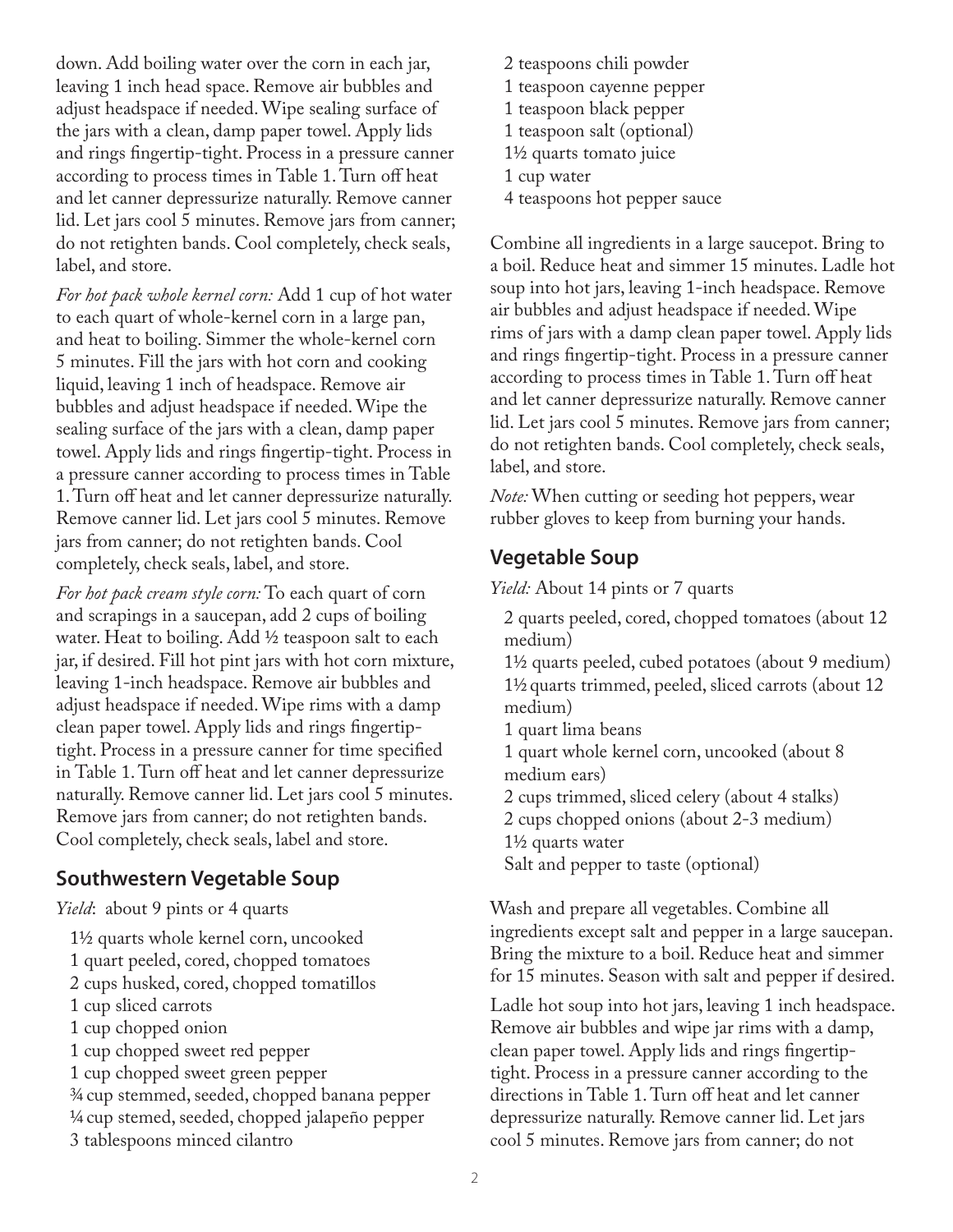|                    |                      |              |                     | Canner gauge pressure needed at different altitudes (in feet) |                       |           |                    |
|--------------------|----------------------|--------------|---------------------|---------------------------------------------------------------|-----------------------|-----------|--------------------|
| <b>Product</b>     | <b>Style of pack</b> | Jar size     | Process time (min.) | Dial gauge (lbs.)                                             | Weighted gauge (lbs.) |           |                    |
|                    |                      |              |                     | $0 - 2,000$                                                   | 2,001-4,000           | $0-1,000$ | <b>Above 1,000</b> |
| Corn, cream style  | Hot                  | Pints        | 85                  |                                                               | 12                    | 10        | 15                 |
| Corn, whole kernel | Hot or raw           | <b>Pints</b> | 55                  |                                                               | 12                    | 10        | 15                 |
|                    |                      | Quarts       | 85                  | 11                                                            | 12                    | 10        | 15                 |
| Southwestern       | Hot                  | Pints        | 55                  |                                                               | 12                    | 10        | 15                 |
| Vegetable Soup     |                      | Quarts       | 85                  | 11                                                            | 12                    | 10        | 15                 |
| Vegetable Soup     | Hot                  | Pints        | 55                  | 11                                                            | 12                    | 10        | 15                 |
|                    |                      | Quarts       | 85                  |                                                               | 12                    | 10        | 15                 |

#### **Table 1. Recommended processing times for corn in a pressure canner**

retighten bands. Cool completely, check seals, label and store.

### **Pickled Corn Relish**

*Yield*: About 9 pint jars

10 cups whole kernel corn — Use fresh (16 to 20 medium-sized ears) or frozen (six 10-ounce packages) 21/2 cups sweet red pepper, diced 21/2 cups sweet green pepper, diced 21/2 cups chopped celery 11/4 cups chopped onions 13/4 cups sugar 5 cups vinegar 21/2 tablespoons salt 21/2 teaspoons celery seed 21/2 tablespoons dry mustard 11/4 teaspoons turmeric

#### **Procedure**

*Fresh corn:* Remove the husks and silks. Cook the ears of corn in boiling water for 5 minutes; remove and plunge into cold water. Drain and cut the corn from the cob. Do not scrape the cob.

*Frozen corn:* Defrost in the refrigerator overnight or in a microwave oven.

*To make relish:* Combine the peppers, celery, onions, sugar, vinegar, salt, and celery seed in a saucepan. Cover the pan until the mixture starts to boil, then simmer uncovered for 5 minutes, stirring occasionally. Mix the dry mustard and turmeric in a  $\frac{1}{2}$  cup of the simmered mixture. Add this mixture with the corn to the hot mixture. Return it to boiling and simmer for 5 minutes, stirring occasionally.

The relish may be thickened when the corn is added by adding 1/4 cup of flour blended with 1/4 cup of water. Stir frequently to prevent sticking and scorching.

Pack loosely while the mixture is boiling hot into hot pint jars, filling to  $\frac{1}{2}$  inch from the top. Remove the air bubbles, wipe the jar rims, and adjust the lids.

Process 15 minutes in a boiling-water bath or steam canner for altitudes 0 to 1,000 feet.; process 20 minutes for 1,001 to 6,000 feet. Turn off heat and remove canner lid. Let jars cool 5 minutes. Remove jars from canner; do not retighten bands. Cool completely, check seals, label and store.